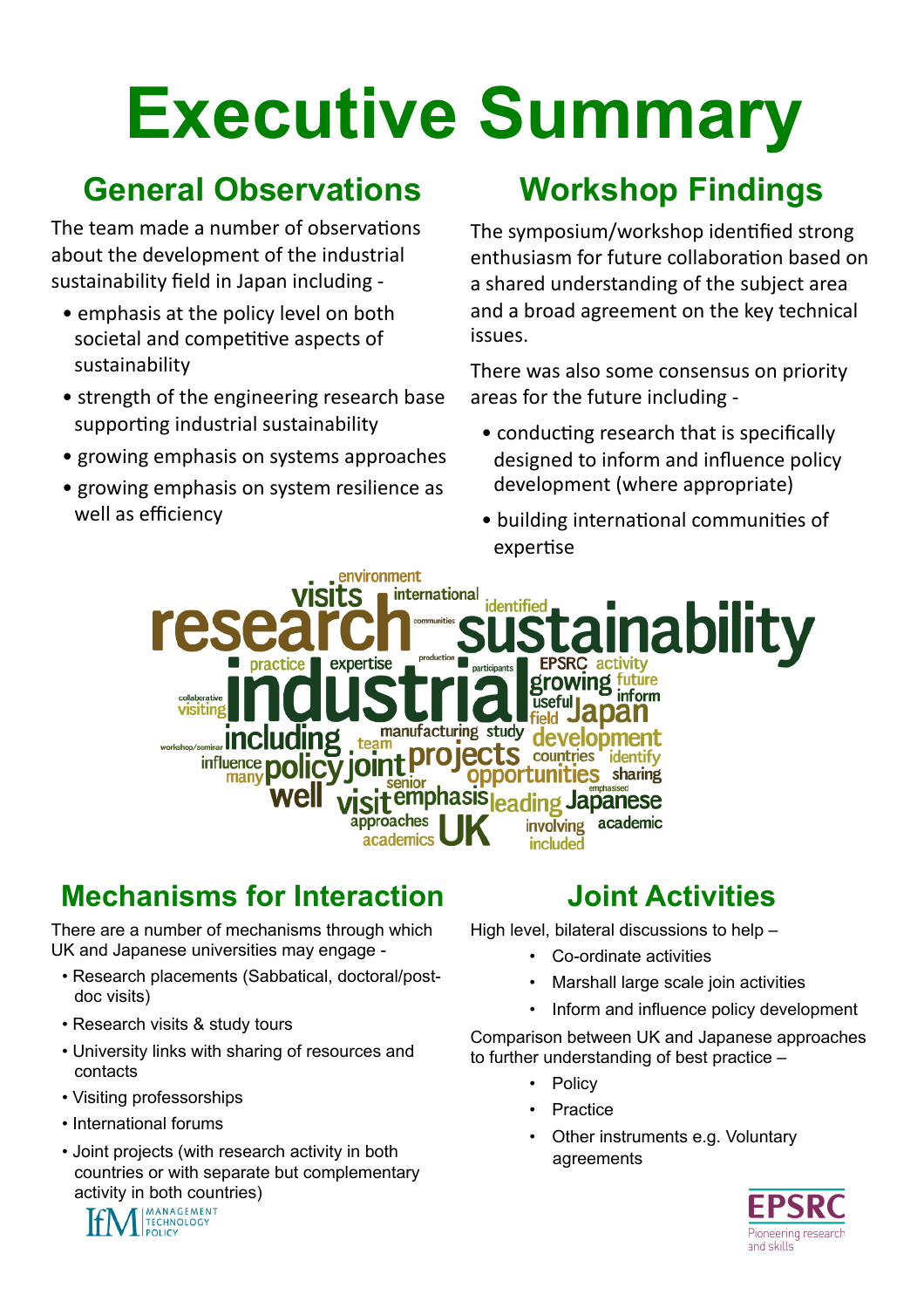## **General Comments**

#### **Terminology**

- To the Japanese, industrial sustainability refers more readily to the sustainability and longevity of companies and industries in an economic context.
- The UK definition focused on the role of the industrial system in moving towards a sustainable society.
- The Japanese highlighted analogous concepts in their research structures, notably eco-efficiency and eco-manufacturing or green monozukuri.
- The agendas of the two countries had considerable overlap, giving both sides confidence that the actions pursued were sensible.

#### **Industrial Interaction**

- The UK university strength in the area of industrial interaction and engagement in practice led/ problem led research topics was noted by the Japanese hosts.
- Japanese universities act as knowledge centres, which industry uses to address their medium to long-term challenges.
- The tour party identified a strength in Japanese universities tackling eco-efficiency & eco-factory challenges, where they have been developing sophisticated tools and techniques.

structures academics **strength academics**<br> **vstem** deal and **tools** centres funding hallenges knowledge <sub>materials</sub> -**disciplinary sustainable** activities learning **MU** clear learning ITIUI might **UNIVERSITIES** developing use industry techniques whilst . inition eco-efficiency<br>term findings **context** noter respective

### **Multi-disciplinary**

- The Japanese saw the multi-disciplinary nature of some UK research as a strength, they cited both –
	- The way that the funding body (in this case EPSRC) handled multi-disciplinary calls and bids.
	- Projects highlighted by the UK delegates.
- There was a clear recognition by all participants (both funding bodies and academics) of the need to undertake more multi-disciplinary work, and an eagerness to learn from UK experiences in this area.

### not the complete picture. **Technical Prowess**

#### **Systems Thinking**

- There was a desire amongst funders and universities alike to significantly increase effort given to joined-up research activities that could be presented in a systems thinking context.
- The findings and implications of research into the industrial system needed to be communicated to, and understood by, industry and government.
- Common language and techniques were useful but "solutions" would always be dependent on the local context.
- A research focus on developing tools solely for the company was important but did not address
- There is a high standard of research being conducted in the technical areas of sustainability (such as Design for the Environment tools, models and sustainable materials). Collaboration might offer the opportunity to improve skills, knowledge and methods required in these disciplines,
- Learning could be derived from the novel research structures (e.g. flat structure and family system) which gives rise to effective working groups and environments.



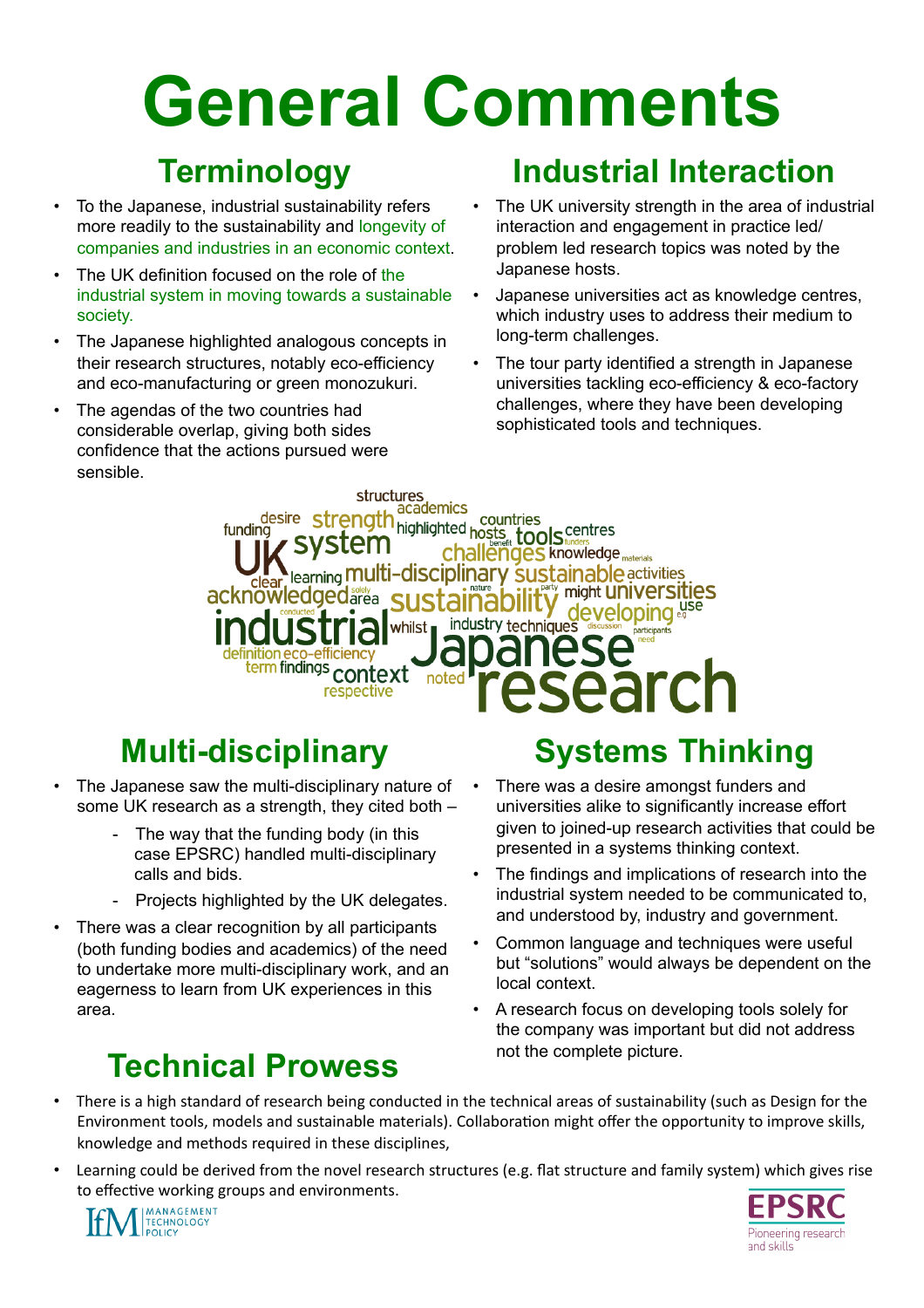## **Workshop Summary**

#### **Vision & Language**

- Dialoque between countries at many levels (Academia, industry, government) is required to form a coherent vision for a sustainable industrial system.
- There was interest in developing a common language for assessment and evaluation of these visions, even if solutions for countries and regions are different.

#### **Systems**

- Systems perspectives were seen as essential for informing policy.
- . We cannot limit ourselves to tools applied solely at the level of the firm, you need to address sustainability through the social and economic system. This includes influence in regulation and policy as well as effective communication with customers.

areas rıgr kev progress assessmen improved engineers resilience needed dialogue legislative **SUSTAI**I might complex learn educa<br>e.g <sub>understa</sub> developed learning agreed part an future developm also group academia-industry interactionneed different robustness Groupindustry conditions sustainable

#### **Education**

- Education in sustainability needs to be developed as  $\bullet$ part of the core component of engineering education.
- How do we develop engineers with the right skills, how do we make sure they remain current and how do we help the existing stock of engineers learn what they need?
- This is urgent and the system is typically slow to respond.

#### **Industry**

- Across Japan and the UK we observed a range of models for academia-industry interaction, many of them excellent. It would be particularly useful to study which models work best under which conditions.
- There are leading examples of industrial sustainability in industry, we need to learn from these and spread the best practice.
- Helping industries to learn from another industry might be one way of accelerating progress.



#### **Collaboration**

- Sustainabile development is a global issue and requires international collaboration and cooperation.
- Standardisation of key tools (e.g. eco-design, LCA) was seen as essential, and the role of information systems was also highlighted.
- The UK and Japan share some key characteristics, (e.g. island nations) and there maybe the potential for enhancing mutual lessons learned in different research arenas as a result of those similarities.
- However, there are also significant differences in culture which may negate some of these opportunities.
- Case studies were suggested as an effective mutual learning tool, allowing analysis of real time data and legislative endeavours.